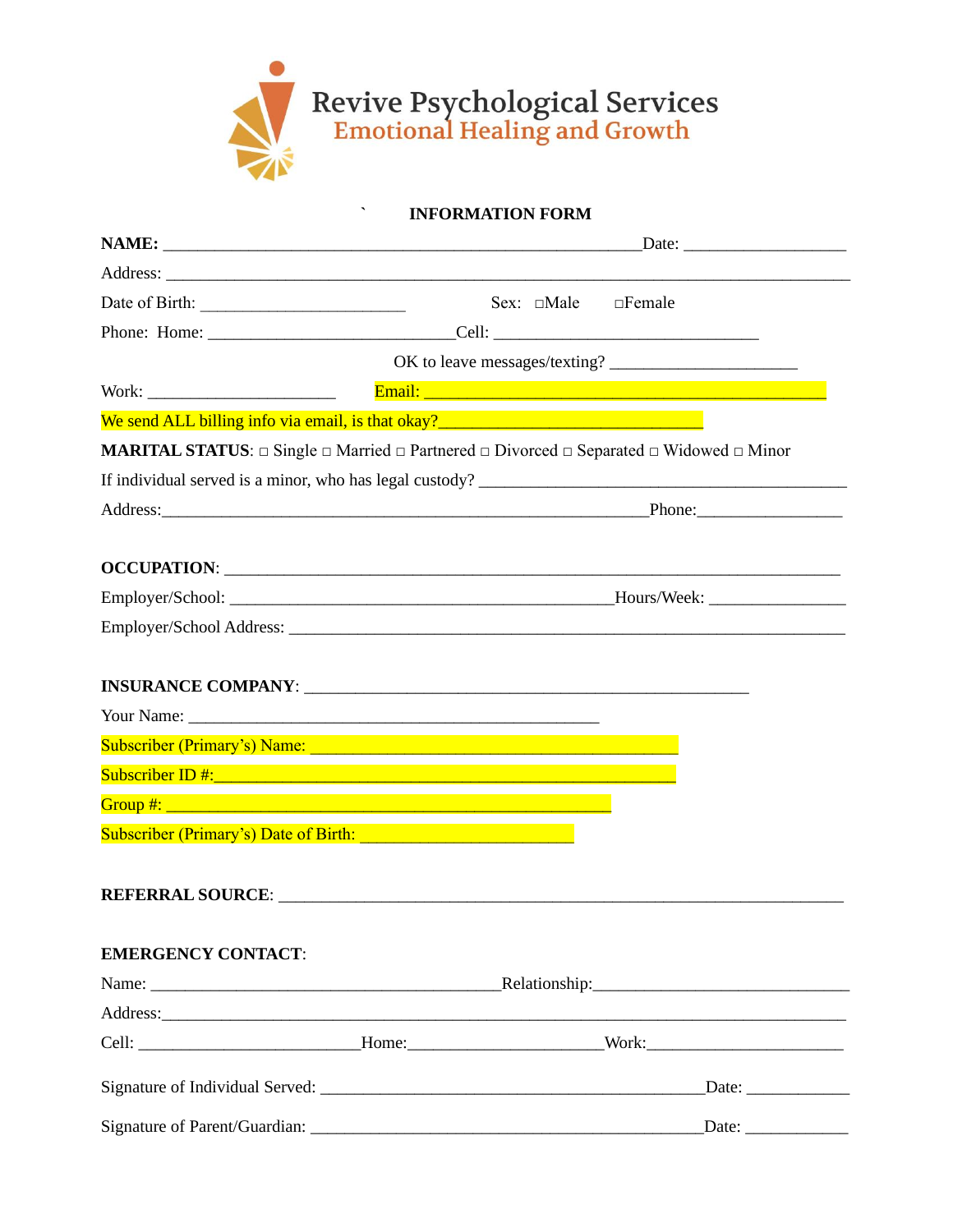

# **MEDICAL/HEALTH HISTORY**

| List Medical Conditions that you have been diagnosed with:                                                                      |           |
|---------------------------------------------------------------------------------------------------------------------------------|-----------|
|                                                                                                                                 |           |
|                                                                                                                                 |           |
| Check $\boxtimes$ if your work exposes you to: $\Box$ Stress $\Box$ Heavy Lifting $\Box$ Hazardous Substances                   |           |
| Check $\boxtimes$ which you use and how much:                                                                                   |           |
|                                                                                                                                 |           |
|                                                                                                                                 |           |
|                                                                                                                                 |           |
| Have you or anyone close to you ever thought that you had a drinking problem? $\Box$ Yes $\Box$ No                              |           |
| Have you ever felt you ought to cut down on your drinking? $\square$ Yes $\square$ No                                           |           |
| Have you ever felt bad or guilty about your drinking? $\Box$ Yes $\Box$ No                                                      |           |
| Have you or anyone close to you ever thought you had a problem with drugs? $\Box$ Yes                                           | $\Box$ No |
| Have you ever abused or misused prescription drugs? $\Box$ Yes $\Box$ No If YES, which ones?                                    |           |
| <u>Sleep</u>                                                                                                                    |           |
| Are you concerned about your sleep quality? $\Box$ Yes $\Box$ No                                                                |           |
| Trouble falling asleep?<br>$\Box$ Yes<br>$\Box$ No                                                                              |           |
| Frequent waking during the night? $\Box$ Yes $\Box$ No<br>Wake up in early morning and can't fall back as leep? $\Box Y \Box N$ |           |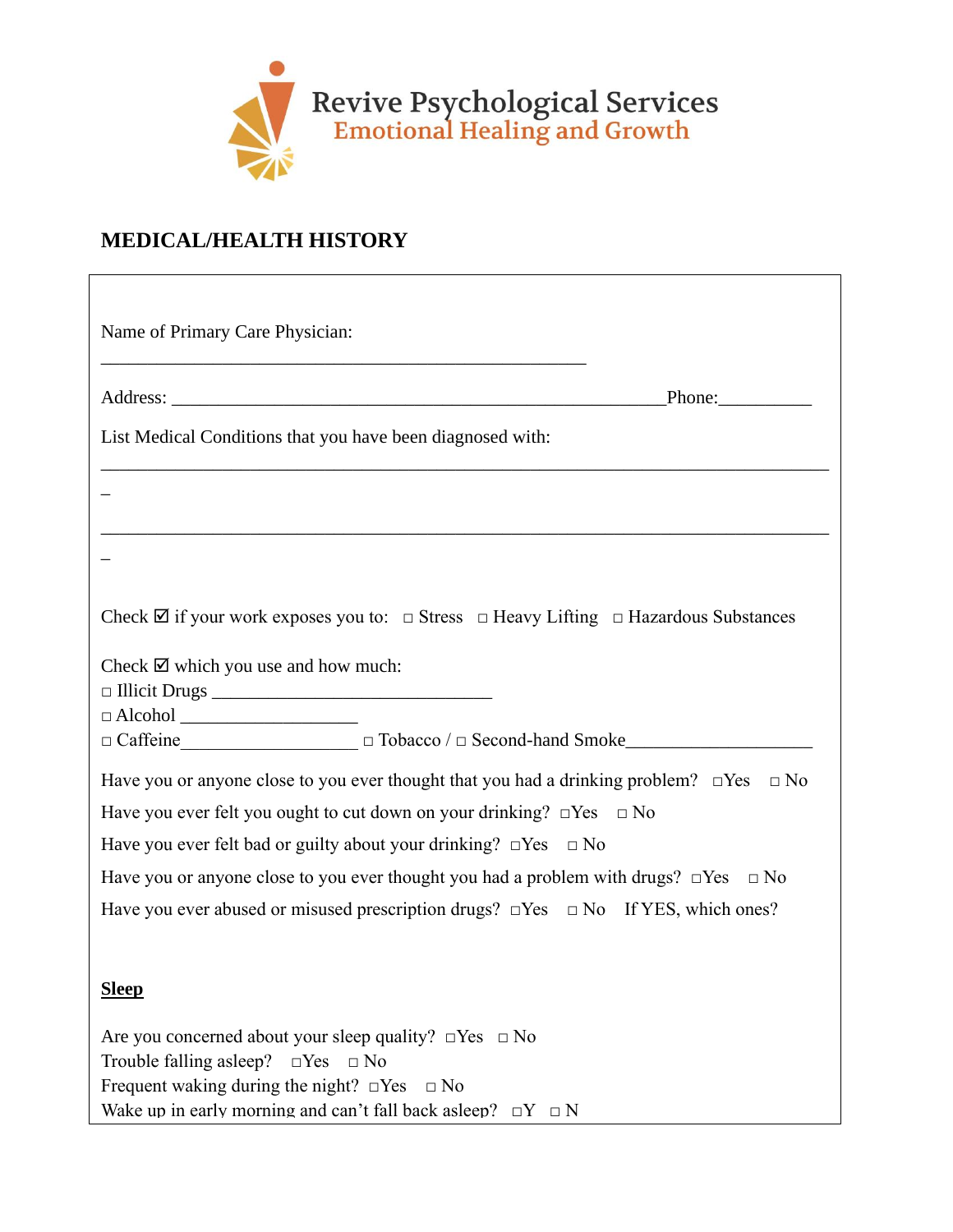

# **MEDICATIONS/ALLERGIES**

| List ALL CURRENT MEDICATIONS (use reverse if necessary):                                   |                          |                        |                 |                        |
|--------------------------------------------------------------------------------------------|--------------------------|------------------------|-----------------|------------------------|
| <b>Medication Name:</b>                                                                    | Dosage and<br>Frequency: | Taken When<br>(Dates): | Prescribed For: | Benefits/Side Effects: |
|                                                                                            |                          |                        |                 |                        |
|                                                                                            |                          |                        |                 |                        |
|                                                                                            |                          |                        |                 |                        |
|                                                                                            |                          |                        |                 |                        |
|                                                                                            |                          |                        |                 |                        |
| List DA CT MEDICATIONS for DSVCHLATDIC/EMOTIONAL DDODLEMS ONLY (1100 rouges if negossory): |                          |                        |                 |                        |

| LIST PAST MEDICATIONS FOR PSYCHIATRIC/EMOTIONAL PROBLEMS ONLY (USE FEVERSE IT RECESSARY): |                          |                        |                 |                        |
|-------------------------------------------------------------------------------------------|--------------------------|------------------------|-----------------|------------------------|
| <b>Medication Name:</b>                                                                   | Dosage and<br>Frequency: | Taken When<br>(Dates): | Prescribed For: | Benefits/Side Effects: |
|                                                                                           |                          |                        |                 |                        |
|                                                                                           |                          |                        |                 |                        |
|                                                                                           |                          |                        |                 |                        |
| List all Allergies to Medications, Substances, and/or Food:                               |                          |                        |                 |                        |

### **SIGNATURES**

To the best of my knowledge, the above information is complete and correct. I understand that it is my responsibility to inform my treatment team if I ever have a change in health.

L

\_\_\_\_\_\_\_\_\_\_\_\_\_\_\_\_\_\_\_\_\_\_\_\_\_\_\_\_\_\_\_\_\_\_\_\_\_\_\_\_\_\_\_\_\_\_\_\_\_\_\_\_\_\_\_\_\_\_\_\_\_\_\_\_\_\_\_\_\_\_\_\_\_\_\_\_\_\_\_

Signature of Individual Served:

\_\_\_\_\_\_\_\_\_\_\_\_\_\_\_\_\_\_\_\_\_\_\_

\_\_\_\_\_\_\_\_\_

 $\blacksquare$ 

Signature of Parent/Guardian (if minor):

\_\_\_\_\_\_\_\_\_\_\_\_\_\_\_\_\_\_\_\_\_\_\_\_\_\_\_\_\_\_\_\_\_\_\_\_\_\_\_\_\_\_\_\_\_\_\_\_\_\_\_\_\_\_\_\_\_\_\_\_\_\_\_\_\_\_\_\_\_\_\_\_\_\_\_\_\_\_\_\_\_\_\_\_Date: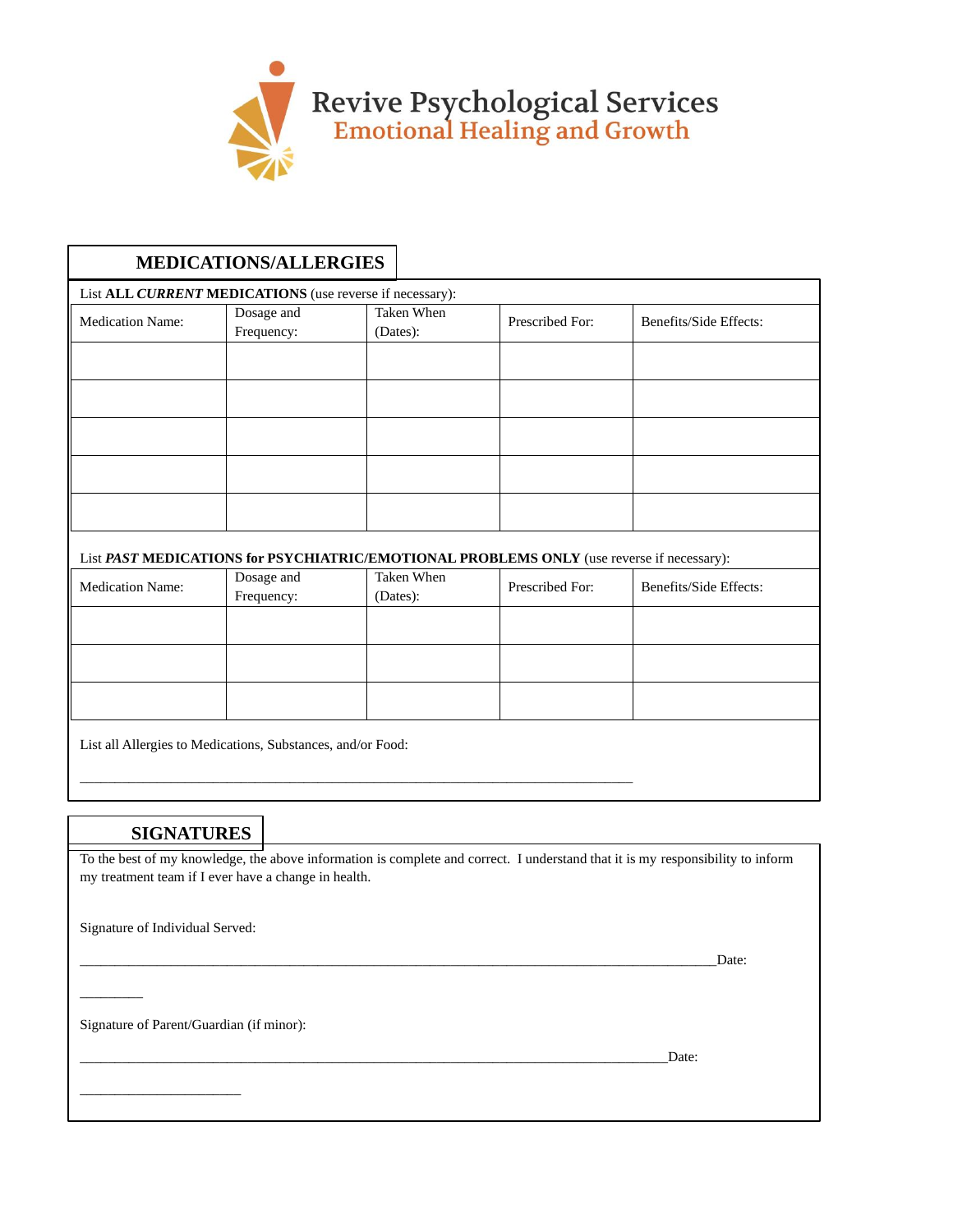

# **Checklist of Concerns**

- [ ] Abuse-physical, sexual, and or emotional
- [ ] Aggression, violence
- [] Anger, hostility, arguing, irritability
- [ ] Anxiety, nervousness, fears, and or phobias
- [] Attention, concentration, distractibility
- [ ] Career concerns, goals, and choices
- [ ] Childhood issues (your own childhood)
- [ ] Children, child management, child care, parenting
- [ ] Depression, low mood, sadness, crying
- [] Divorce, separation, and or custody of children
- [] Eating problems-overeating, under-eating, appetite, vomiting
- [] Emptiness and or Loneliness
- [ ] Failure
- [ ] Fatigue, tiredness, low energy
- [] Financial or money troubles, debt, impulsive spending
- [ ] Gambling
- [ ] Grieving, mourning, deaths, losses, divorce
- [ ] Guilt
- [] Health, illness, medical concerns, physical problems
- [ ] Feelings of Inferiority
- [ ] Interpersonal conflicts, relationship problems
- [ ] Impulsivity, loss of control, outbursts
- [ ] Legal troubles
- [] Marital conflict, distance/coldness, infidelity/affairs, remarriage
- [ ] Memory problems
- [ ] Mood swings
- [ ] Obsessions, compulsions, (thoughts or actions that repeat themselves)
- [ ] Difficulty dealing with rejection
- [ ] Perfectionism
- [ ] Pessimism
- [ ] Procrastination, and or difficulty making decision
- [ ] School Problems
- [ ] Self-centeredness
- [ ] Low Self-esteem
- [] Self-neglect, poor self-care
- [ ] Sexual issues, dysfunctions, conflicts, desire differences, other (see also "abuse")
- [ ] Shyness
- [ ] Stress
- [ ] Suspiciousness
- [ ] Suicidal Thoughts
- [] Temper problems, self-control, low frustration tolerance
- [] Thought disorganization and confusion
- [] Withdrawal, isolating
- [ ] Work problems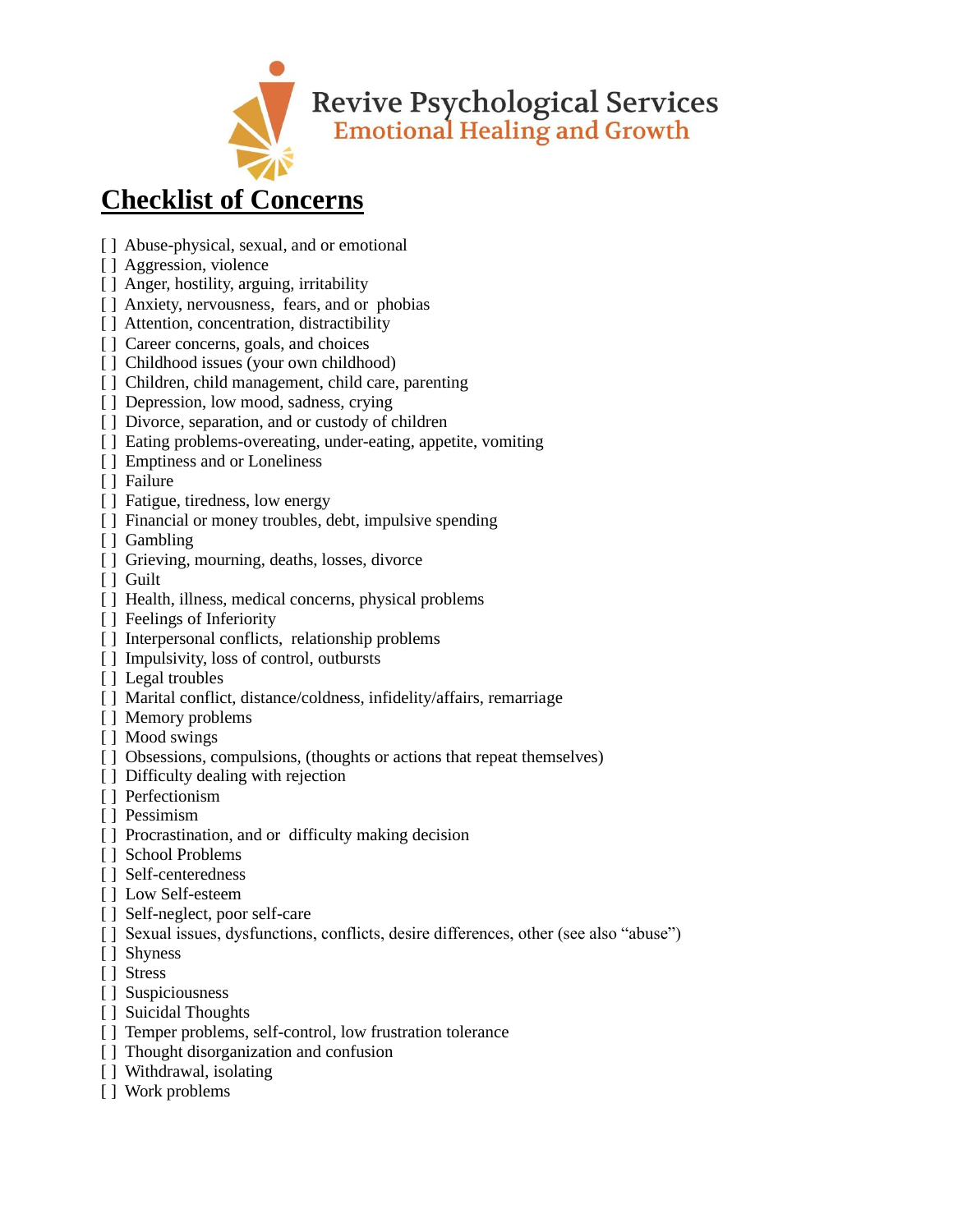

# **INFORMED CONSENT FOR TREATMENT**

or "Client").

Name:  $\blacksquare$  (hereinafter referred to as "I," "Patient,"

# *SERVICE AGREEMENT*

#### **Confidentiality**

I have been informed and understand that Revive Psychological Services holds as confidential all information it has received concerning me, and shall only release such confidential information through the proper procedures pursuant to Illinois law and professional ethics. Consent to release information is given through written authorization. Verbal consent for limited release of information may be necessary in special circumstances. I further understand that there are specific and limited exceptions to this confidentiality, which includes situations involving threat of harm to self or others, and in instances of suspected child or elder abuse, or as may be otherwise ordered by a court of law. These exceptions are also outlined in the *Notice of Privacy Practices* (HIPAA Privacy Rule) form, and the *Rights and Responsibilities of Individual Served* form. By signing this form, I acknowledge that I have reviewed, understand, and have been offered a copy of both the aforementioned forms, and that I agree to the terms and conditions set forth therein. I understand that I will be notified of any changes that occur in regard to these forms.

#### **Financial Responsibility, Payment Guarantee, and Fees**

I understand that unless mutually agreeable alternative arrangements have been made, full payment is expected upon demand and/or at the time of each session or service, and that I will be given a receipt upon remittance of any payment. I further understand that all balances not paid or covered by my insurance company, if any, shall be my sole responsibility. Should I fail to honor this agreement*, I agree to pay all collection costs and fees, including reasonable attorney fees, incurred by Revive Psychological Services and resulting from the collection of my account (s) with Revive Psychological Services. I authorize Revive Psychological Services to use all information I provide to it for collection purposes.* No granting of extensions or delays by Revive Psychological Services shall in any manner release my liability.

I understand that at any time during my treatment, should my outstanding balance reach and/or exceed \$500.00, Revive Psychological Services reserves the right to terminate my treatment and make the appropriate referrals without further consent from me. I understand that if I submit a check which is returned for insufficient funds or for any other reason, I may be assessed a service charge of \$30.00.

#### **Insurance Coverage**

I am aware and understand that insurance coverage for Revive Psychological Services to me is a contract between me and my insurance company. I further understand that some, or all of my treatment may be covered by my insurance company and that some or all of it may not be covered by my insurance company. Regardless, of the coverage, I understand that Revive Psychological Services is not responsible for resolving disagreements over claims or negotiating settlements between me and my insurance company. Revive Psychological Services shall provide me with a receipt to submit to my insurance company. This receipt provides all information customarily required for insurance claims consideration.

#### **Cancellations and Missed Appointments**

I understand that Revive Psychological Services requires twenty-four (24) hour notice of cancellation for all appointments. If I fail to give the required 24-hour notice, or otherwise do not keep a scheduled appointment, I will be charged \$**120** for the scheduled session/service, unless mutually agreeable and alternative arrangements have been previously made. Charges for missed appointments will be identified on my invoice(s) as such and are **not covered by my insurance company.** Please call the office at 312-369-9908 to cancel or reschedule an appointment.

#### **Locations and Hours of Operation**

Revive Psychological Services is located at 2829 83<sup>rd</sup> St, Darien, IL 60561 and is generally open from 10:00am through 8:00pm, Monday through Friday, and from 8:00am through 4:00pm on Saturdays. If immediate attention is needed, please call 911.

### *TREATMENT AGREEMENT*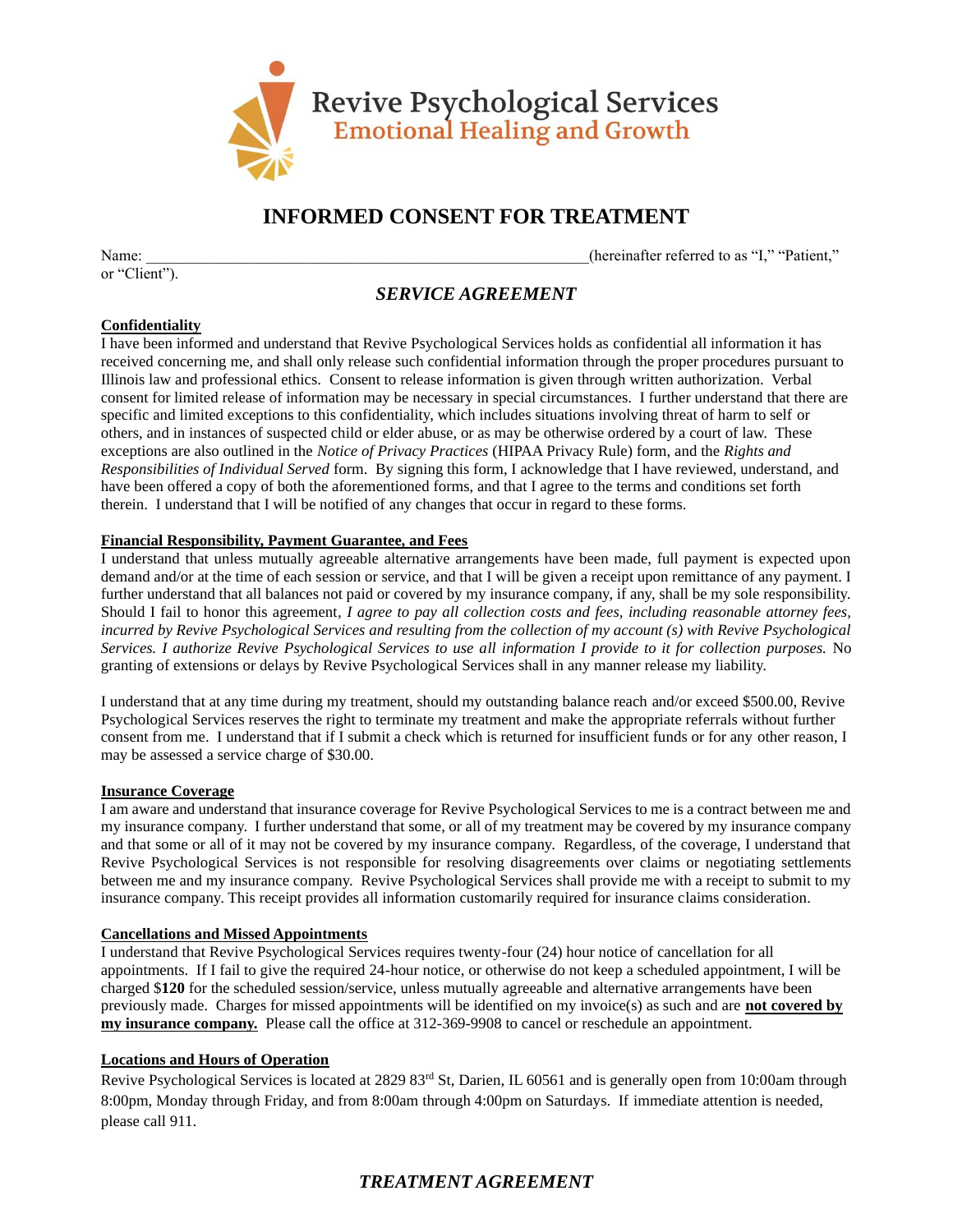

#### **Informed Consent**

I understand that Revive Psychological Services is able to offer me a range of therapeutic services, which may include psychotherapy (individual, couples, group, or family therapy). The type and extent of services that I will receive will be determined following an initial assessment and thorough discussion with me. I will be involved in making decisions about my treatment. If I am unable to do so, whomever I choose to make informed consent decisions for me (by appropriate legal means) will be involved in making decisions about my treatment. I understand that a range of mental health professionals, some of whom are in training, provide services within Revive Psychological Services. All professionals-in-training are supervised by licensed staff.

I understand that while psychotherapy may provide significant benefits, it may also pose risks. Psychotherapy may elicit uncomfortable thoughts and feelings, or may lead to the recall of troubling memories. On the other hand, psychotherapy has also been shown to have benefits for people who go through it. Therapy often leads to better relationships, solutions to specific problems, and significant reductions in feelings of distress. There are no guarantees to what will be experienced. Psychotherapy calls for a very active effort on the part of the patient. I understand that in order for the therapy to be most successful, I will have to work on the goals I have set for myself both during therapy sessions and at home.

### *ACKNOWLEDGEMENT*

I, request and consent to a comprehensive assessment to determine the need for mental health services, to the development of a treatment plan and to the provision of those services.

 $\lambda$ , am the parent or legal guardian of:

*(if patient is under 18 years of age)*

\_\_\_\_\_\_\_\_\_\_\_\_\_\_\_\_\_\_\_\_\_\_\_\_\_\_\_\_\_\_\_\_\_\_\_\_\_\_\_\_\_\_\_\_\_\_\_\_\_\_\_, and request and consent to a comprehensive

assessment to determine the need for mental health services, to the development of a treatment plan and to the provision of those services. I voluntary request and authorize Revive Psychological Services to render care, psychological and/or psychiatric treatment, assessment, and diagnostic procedures by its authorized agents and employees. I understand that services may include psychotherapy (individual, couples, group or family therapy), medication management, and any other treatment services deemed necessary for my care and well being. I further acknowledge that no guarantees have been made as to the efficacy of such examinations or treatments for my condition or the condition of the person on whose behalf I am legally authorized to consent (collectively the "Patient"). I understand that I have the right to make decisions concerning the Patient's care, including the right to refuse psychological and /or psychiatric services.

If I have any questions regarding this consent form or about the services offered at Revive Psychological Services, I may discuss them with my therapist. I have read and understand the above. I willingly consent to participate in the assessment and treatment offered to me by Revive Psychological Services. I have been informed of all levels and types of available services offered by Revive Psychological Services. I understand that, by law, I do not have to sign this Consent Form and I may stop treatment at any time. If I refuse to sign this Consent Form, I may be denied services from Revive Psychological Services. I have received satisfactory answers to all questions I have asked in regard to the contents of this form.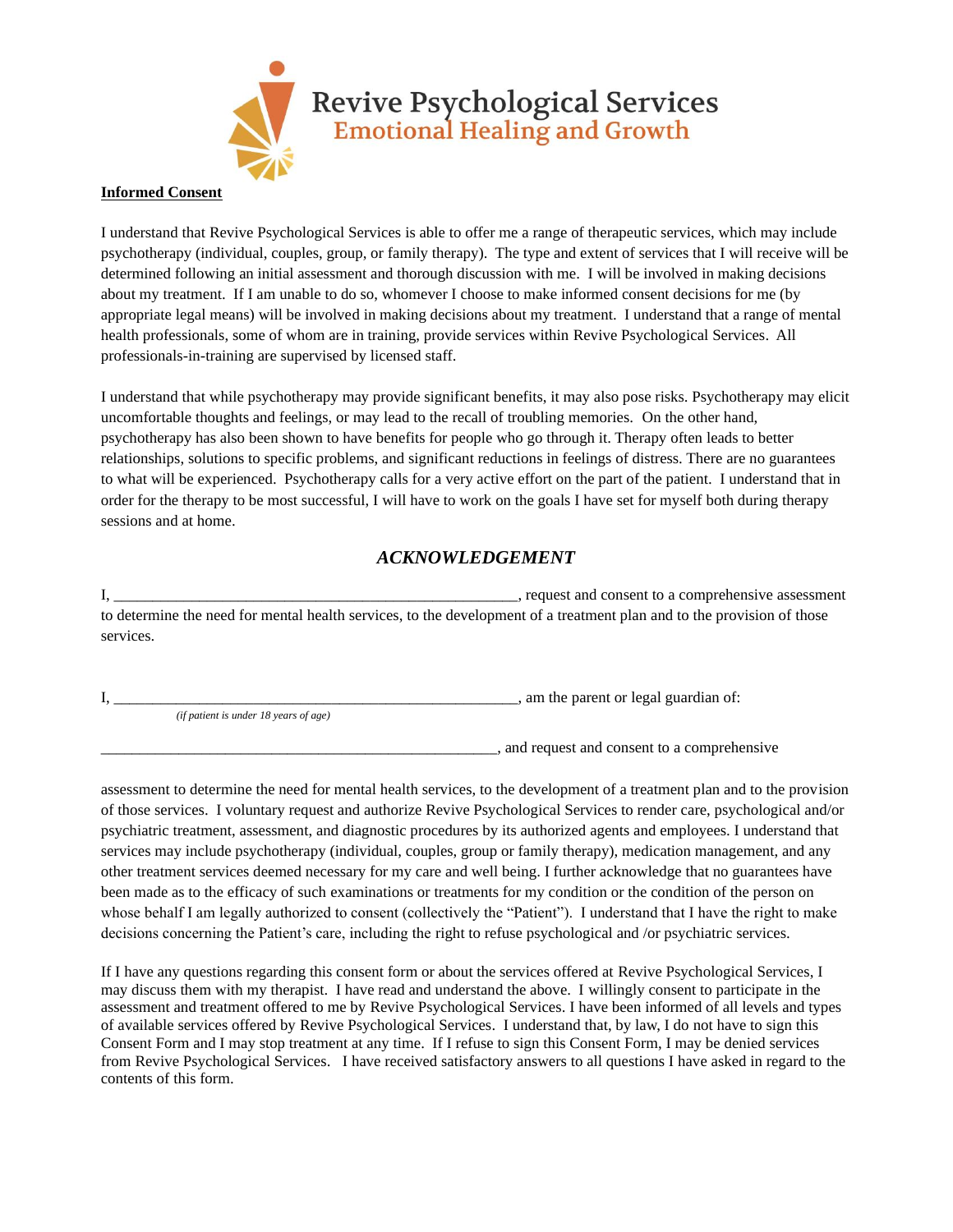

I have read this service agreement and have received satisfactory answers to all questions I have asked regarding its contents. I agree to abide by the terms set forth herein. By signing below, I affirm that I have read, understand, and have been offered copies of Revive Psychological Services Informed Consent for Treatment form, Notice of Privacy Practices form, and Rights and Responsibilities form, and I agree to the terms and conditions set forth in these documents.

| Printed Name of Individual Served <b>Container and Container and Container</b> Printed Name of Individual Served | Date of Birth:                                                                                                                                                                                                                 |
|------------------------------------------------------------------------------------------------------------------|--------------------------------------------------------------------------------------------------------------------------------------------------------------------------------------------------------------------------------|
|                                                                                                                  | Date: the contract of the contract of the contract of the contract of the contract of the contract of the contract of the contract of the contract of the contract of the contract of the contract of the contract of the cont |
| Signature of Parent/Guardian:                                                                                    | Date: the contract of the contract of the contract of the contract of the contract of the contract of the contract of the contract of the contract of the contract of the contract of the contract of the contract of the cont |
|                                                                                                                  | Date:                                                                                                                                                                                                                          |